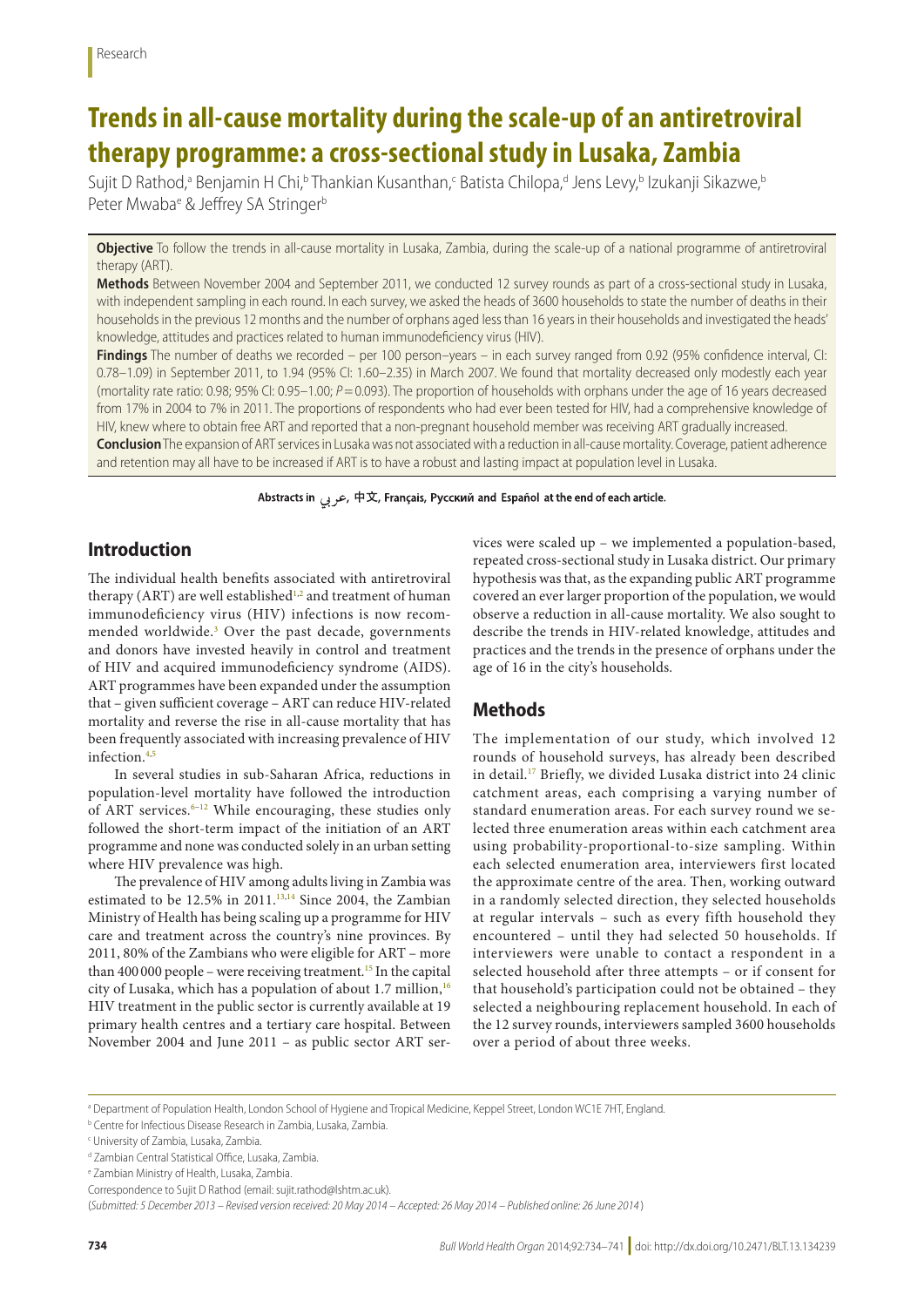Interviewers asked a member of each selected household to identify the household heads. If an adult male and an adult female were identified as joint heads of a selected household, the female head was selected for interview. This preferential selection of female heads of households was to facilitate comparison of our data with data collected in the Zambia Demographic and Health Surveys. The selected head was interviewed in English, Nyanja or Bemba. The interviewer described the objectives of the survey to the head and the head was asked for their written informed consent. Once consent had been given, the interviewer used a standardized questionnaire to collect detailed demographic and medical information about all members of the household – including the timing of any deaths that had occurred among household members within the previous 12 months. Interviewees were asked to state how many orphans under the age of 16 years were living in their households. They were also asked about their knowledge, attitudes and practices relating to HIV. As in the 2007 Zambia Demographic and Health Survey,<sup>[13](#page-7-1)</sup> interviewees were considered to have comprehensive knowledge of HIV if they correctly answered five questions about HIV transmission risk and so indicated that they knew that: HIV cannot be transmitted through mosquitoes, HIV cannot be transmitted by witchcraft, HIV transmission risk can be reduced through condom use, HIV transmission can be reduced by having one HIV-negative sex partner, and a healthy-looking person can have HIV.

Interviewees were asked if they had ever been tested for HIV and whether any non-pregnant members of their households were taking ART. The Institutional Review Board of the University of Zambia, the University of North Carolina at Chapel Hill and the University of Alabama at Birmingham approved the study protocol.

When planning our analysis, we assumed that most inhabitants of a specific catchment area would seek medical care at their local community clinic and that study households would only have access to ART when ART became available at that clinic. Our initial aim was therefore to compare trends in all-cause mortality at community level and to determine whether mortality trends remained the same before and after ART became available at the local

clinic. However, a substantial proportion of interviewees in the first survey round reported that they had received medical care at clinics that were located outside their own communities.<sup>17</sup> We therefore decided to focus on district-wide trends. As accurate cause-of-death information could not be collected from our interviewees, we studied all-cause mortality – rather than HIV-related mortality – as our primary outcome measure. To relate such mortality to the scale-up of the ART programme, we report the number of people actively enrolled in the ART programme in Lusaka district at the time of each survey round, as well as the cumulative enrolment.<sup>[18](#page-7-6),[19](#page-7-7)</sup>

We tabulated the demographic characteristics of the study households and interviewees. For each survey round, we calculated rates of all-cause mortality as the numbers of deaths per 100 person–years – using the 12 months before the interview as the reference period. In these calculations, for each household member who had died in the 12 months before the interview and for each member who was reported to be less than 12 months of age at the time of the interview, we used the number of months that that member had been alive in the previous 12 months and 6 months as survival times, respectively.

To determine trends in mortality, we used a Poisson regression to estimate the mortality rate ratio – i.e. an estimate of the relative annual change in mortality – for the period 2004–2011. Next, we investigated this ratio for trend heterogeneity by sex and age group. The age groups we used – under 5, 5–14, 15–49 and over 50 years – were selected to facilitate comparison of our mortality data with those collected in Zambian Demographic and Health Surveys. We also calculated age-standardized mortality rates, using the INDEPTH Network's population structure for sub-Saharan Africa for reference.<sup>[20](#page-7-8)</sup>

In secondary analyses, we described trends in the respondents' HIV-related knowledge, attitudes and practices. For each question on such knowledge, attitudes and practices, we calculated the proportion in each survey round of each possible response – i.e. yes, no or do not know. We then calculated the proportion of comprehensive HIV knowledge among the interviewees in each survey round. We also described trends in the proportions of households that included orphans and households

with a non-pregnant member taking ART. We analysed prevalence trends for each question using separate generalized linear regression models that provided

estimates of the mean yearly change

between 2004 and 2011. The values we report have been adjusted for the complex sampling design. We calculated standard errors and corresponding 95% confidence intervals (CI) using Taylor series linearization.<sup>21</sup> Data were analysed using Stata 11.2 (StataCorp LP, College Station, United States of America).

# **Results**

Of the 43 200 households included in our analysis, 3800 (9%) were replacement households. Of the replacement households, 2650 (70%) were selected because a household head could not be contacted and 1088 (29%) because a household head declined to participate. Interviewees in the 43 200 households provided information on 207 798 household members. [Table](#page-2-0) 1 contains details of the timing of the surveys, along with contextual information about the number of clinics providing ART and the number of patients receiving ART at the time of each survey.

We only observed minor betweensurvey differences in the respondents' sex, marital status and – for female interviewees – parity. Food security and employment increased over the study period whereas immigration and denial of medical care – because of the patients' inability to pay for care – decreased ([Table](#page-2-1) 2). The overall mean age of the respondents were 33.2 years (range between surveys: 32.2–34.3), they had attained education for 8.6 years (range between surveys: 8.0–9.5) and had an average of three living children (range between surveys: 2.9–3.2).

Across all survey rounds, household members contributed 204 263 person– years of survival and 2537 deaths. Allcause mortality was found to decrease modestly over time (mortality rate ratio: 0.98; 95% CI: 0.95–1.00; *P*=0.093; [Fig.](#page-3-0) 1) and a similarly small decrease was seen after the age-standardization of the data (mortality rate ratio: 0.98; 95% CI: 0.95–1.00; *P*=0.083). Although there was clustering of mortality by enumeration area, the effective sample size for the analysis of mortality trend remained extremely large.

As there was no evidence of mortality trend heterogeneity by age group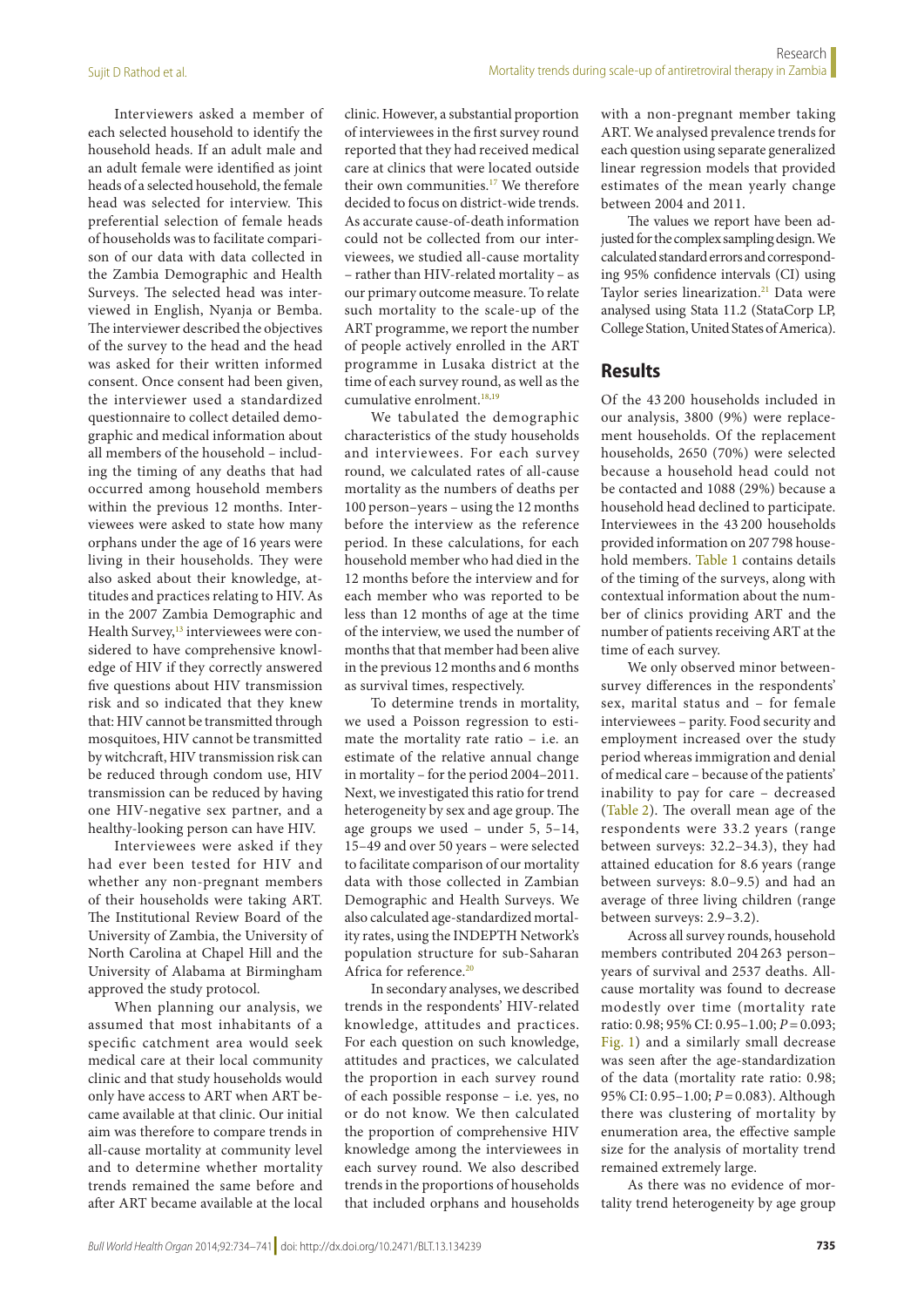#### <span id="page-2-0"></span>Table 1. **Survey schedule and antiretroviral therapy scale-up, Lusaka district, Zambia, 2004–2011**

| <b>Survey</b><br>round | <b>Date</b>     | <b>No. of public</b><br>clinics                                             | % of district's house-<br>holds in catchment | No. of people enrolled<br>in ART |                       |
|------------------------|-----------------|-----------------------------------------------------------------------------|----------------------------------------------|----------------------------------|-----------------------|
|                        |                 | areas of ART-dispensing<br>dispensing<br>clinics<br><b>ART</b> <sup>a</sup> |                                              | <b>Cumulative</b>                | At time of<br>surveyb |
| 1                      | <b>Nov 2004</b> | 9                                                                           | 47.9                                         | 5478                             | 5017                  |
| $\overline{2}$         | Jun 2005        | 11                                                                          | 60.2                                         | 16544                            | 13724                 |
| 3                      | Nov 2005        | 11                                                                          | 60.2                                         | 24256                            | 18739                 |
| 4                      | Apr 2006        | 13                                                                          | 72.5                                         | 31785                            | 22996                 |
| 5                      | Mar 2007        | 16                                                                          | 82.7                                         | 50921                            | 31967                 |
| 6                      | Aug 2007        | 16                                                                          | 82.7                                         | 59851                            | 35350                 |
| 7                      | <b>Nov 2007</b> | 16                                                                          | 82.7                                         | 65669                            | 38012                 |
| 8                      | Feb 2008        | 16                                                                          | 82.7                                         | 70910                            | 40091                 |
| 9                      | Sep 2010        | 19                                                                          | 88.0                                         | 131572                           | 63358                 |
| 10                     | Feb 2011        | 19                                                                          | 88.0                                         | 141910                           | 66508                 |
| 11                     | Jun 2011        | 19                                                                          | 88.0                                         | 149342                           | 67693                 |
| 12                     | Sep 2011        | 19                                                                          | 88.0                                         | 154748                           | 68018                 |

ART: antiretroviral therapy.

<sup>a</sup> Throughout the study period there were 24 public clinics in Lusaka district.

**b** Actively enrolled in the ART programme in Lusaka.

| <b>Characteristic</b>                                                                                  | Overall <sup>a</sup> | Minimum <sup>a,b</sup> | Maximum <sup>a,b</sup> |
|--------------------------------------------------------------------------------------------------------|----------------------|------------------------|------------------------|
| <b>Proportion of all respondents</b><br>$(n=43200)$                                                    |                      |                        |                        |
| Female                                                                                                 | 87.9                 | 82.0(11)               | 94.8(7)                |
| Married or living with partner                                                                         | 76.3                 | 74.0 (11)              | 81.8(7)                |
| Giving birth in previous 12 months or partner<br>of woman who had given birth in previous<br>12 months | 13.6                 | 11.3(10)               | 16.2(7)                |
| Always or usually with enough food in the<br>household                                                 | 52.3                 | 40.9(1)                | 61.5(10)               |
| Denied medical care in previous 12 months<br>because of inability to pay                               | 8.8                  | 4.4(12)                | 15.0(1)                |
| In household that had moved to its present<br>location in previous months                              | 11.1                 | 7.5(7)                 | 19.4(1)                |
| Attending local public clinic for health care                                                          | 69.5                 | 59.2(11)               | 76.7(7)                |
| <b>Proportion of male respondents</b><br>$(n=6059)$ with paid employment                               | 80.4                 | 74.8(2)                | 86.2(10)               |
| <b>Proportion of female respondents</b><br>$(n=37141)$ with paid employment                            | 40.0                 | 32.2(2)                | 45.0(9)                |

<span id="page-2-1"></span>Table 2. **Characteristics of household respondents, Lusaka district, Zambia, 2004–2011**

<sup>a</sup> The proportions are adjusted for the complex sampling design.

b As recorded in any of the 12 survey rounds. The survey round in which each value was recorded is indicated in parentheses.

(*P*=0.31) or sex (*P*=0.50), we calculated stratum-specific mortality rates across the study period ([Table](#page-3-1) 3). Household members between 15 and 49 years of age comprised 56% of the sample, and experienced a mean mortality of 1.33 (95% CI: 1.23–1.44) deaths per 100-person years. The corresponding mortality rate for the 15% of household members who were under 5 years of age was 2.14 (95% CI: 1.85–2.47) deaths per 100 person–years. Females comprised over

half (53%) of the household members investigated. Female mortality was lower than male: 1.23 (95% CI: 1.14–1.33) versus 1.50 (95% CI: 1.39–1.63) deaths per 100 person–years.

Over the first seven surveys, interviewees were increasingly likely to know where to get free ART. The proportion of interviewees who reportedly knew where to obtain such free therapy had approached 100% by the eighth survey and remained very high for the remainder of the study period. Across the whole study period, interviewees were increasingly likely to report that a non-pregnant household member was taking ART; to report that they had been tested for HIV; to have comprehensive HIV knowledge; or to know someone with HIV or someone who had died of AIDS. Conversely, the proportions of interviewees who reportedly believed that HIV/AIDS was "a punishment from God for promiscuity" and who reported the presence in their household of at least one orphan aged less than 16 years decreased during the study ([Fig.](#page-4-0) 2; *P* < 0.001 for the trend in each measure).

# **Discussion**

Between 2004 and 2011, we documented positive trends in HIV-related knowledge, attitudes and practices across Lusaka district. These results align with the corresponding steady increase in individuals enrolled into HIV care and actively receiving ART. Although our study was timed to coincide with the roll-out of one of the largest urban ART programmes in Africa, $18,22$  these encouraging trends did not correlate with a substantial decline in all-cause mortality in our study area. We observed measurable increases in employment, food security, knowledge about HIV and health-care access and decreases in the proportion of households with orphan members. Taken together, these trends indicate an increase in the general wellbeing of the study population.

Our failure to observe a substantial reduction in mortality contrasts with the results of several studies conducted elsewhere in Africa. In rural South Africa, for example, researchers investigated the effects of an ART programme's expansion over a 3-year period and observed reductions in mortality of more than 20% among adults and about 49% among young children.<sup>[6](#page-6-5),[7](#page-6-6)</sup> Similar reductions in adult mortality were observed in rural Malawi, in the 4 years after the expansion of an ART programme.<sup>[8,](#page-6-7)[9](#page-6-8)</sup> In urban Ethiopia, Reniers et al. used data from burial site registries and reported reductions in adult mortality of more than 20% in the 3 years after ART had been introduced[.10](#page-6-9) Burial site surveillance was also used in Malawi, which showed a 37% reduction in all-cause mortality in the 5 years after ART scale-up.<sup>[11](#page-6-10)</sup> Finally, investigation of sibling survival data from Demographic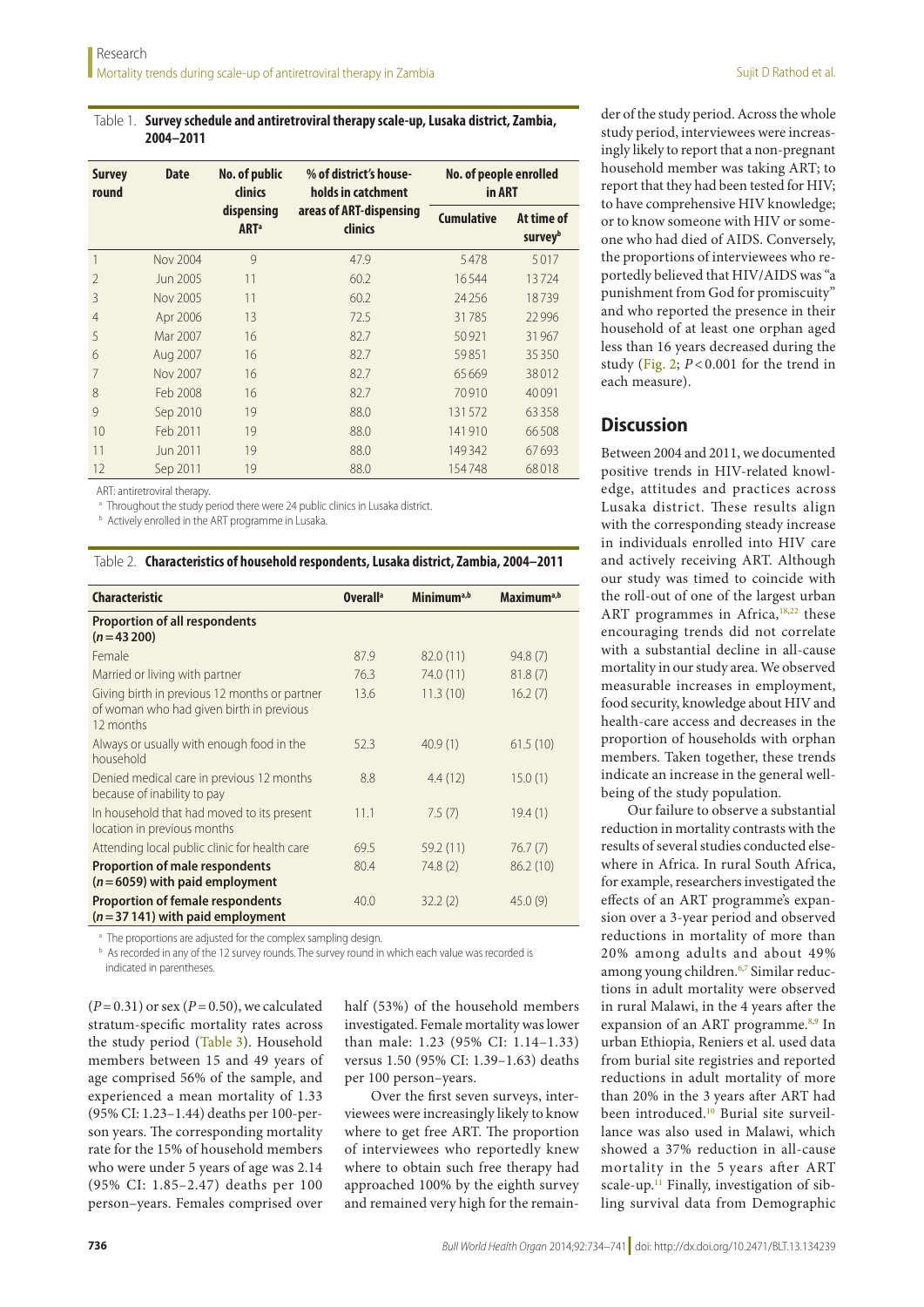

<span id="page-3-0"></span>Fig. 1. **Observed and fitted all-cause mortality rates, Lusaka district, Zambia, 2004–2011**

CI: confidence interval.

Note: The rates shown have not been age-standardized.

<span id="page-3-1"></span>Table 3. **Mortality rates for household members by age group and sex, Lusaka district, Zambia, 2004–2011**

| <b>Characteristic</b> | <b>Proportion</b>              | <b>Mortality rate</b>   |               |
|-----------------------|--------------------------------|-------------------------|---------------|
|                       | of household<br>members $(\%)$ | Deaths/100 person-years | 95% CI        |
| Age (years)           |                                |                         |               |
| < 5                   | 14.7                           | 2.14                    | $1.85 - 2.47$ |
| $5 - 14$              | 24.9                           | 0.42                    | $0.36 - 0.50$ |
| $15 - 49$             | 55.6                           | 1.33                    | $1.23 - 1.44$ |
| $\geq 50$             | 4.8                            | 4.44                    | $3.93 - 5.02$ |
| Sex                   |                                |                         |               |
| Male                  | 47.4                           | 1.50                    | $1.39 - 1.63$ |
| Female                | 52.6                           | 1.23                    | $1.14 - 1.33$ |

CI: confidence interval.

and Health Surveys conducted in 27 African countries, including nine in which an HIV treatment programme funded by the United States President's Emergency Plan for AIDS Relief was operating, found that the odds of death from any cause were 16% lower in these nine countries than in the 18 other countries.<sup>12</sup>

Our results also appear inconsistent with country-wide data from the World Bank and the Joint United Nations Programme on HIV and AIDS, which indicate that, in Zambia, there have been large declines in all-cause mortality since 2001<sup>[23](#page-7-11)</sup> and in HIV-related mortality since 2003.[14](#page-7-2)

Mathematical models have demonstrated that low or delayed ART uptake will attenuate reductions in AIDS mortality $24-27$  and this may be applicable in Lusaka. However, there are several other possible reasons why we failed to observe a more substantial reduction in all-cause mortality. First, it is possible that increases in non-HIV-related mortality offset the expected declines in HIV-related mortality. We believe this to be unlikely, however, given the apparent improvements in interviewees' socioeconomic status – e.g. in terms of employment and food security – and in their access to health care. Further, in Zambia the risk of death attributable to HIV is known to be extremely high.<sup>[28](#page-7-14)</sup>

Second, our survey began shortly after a rapid scale-up began and without an opportunity to measure the mortality rate experienced immediately before the introduction of free ART services. The introduction of free ART may have rapidly led to substantial reductions in HIV-related mortality that we simply missed because they occurred before our first survey.

Third, the threshold of ART coverage necessary to produce major community-wide reductions in all-cause mortality may not have been reached yet. Early screening and entry into care are needed to ensure optimal survival for HIV-infected individuals. It was only early in 2010 that the Zambian ART programme adopted more inclusive eligibility criteria for ART, including a higher CD4+ lymphocyte threshold of 350 cells per mm3 . In addition, greater programmatic focus is needed in the areas of patient adherence and retention. Attrition is high in the Lusaka ART programme,<sup>[18](#page-7-6),29</sup> as in other ART programmes in sub-Saharan Africa.<sup>[30](#page-7-16)-32</sup> As mathematical models show, when many patients are lost to follow-up – and, therefore, discontinue therapy prematurely – the public health benefits of ART programme expansion are substantially reduced.

One encouraging result from our study was that the proportion of study households that held young orphans decreased from 17% in November 2004 to 7% in September 2011. This apparent decline in orphanhood is supported by the figures reported in Zambia's Demographic and Health Surveys for 2001–2002 and 2007.<sup>[13,](#page-7-1)[33](#page-7-18)</sup> Orphanhood has been shown to be associated with adult AIDS mortality[.34,](#page-7-19)[35](#page-7-20)

We also observed encouraging trends in HIV-related knowledge, attitudes and practices. This observation demonstrates the successful penetration of health communication messages about HIV among the residents of Lusaka. As comprehensive knowledge about HIV and of the location of ART services approaches universality among the adult residents of Lusaka, those residents are, presumably, increasingly prepared to access ART themselves – if needed – or to facilitate the entry of other residents into HIV care. The stigma associated with HIV appears to be on the wane in Lusaka. The proportion of interviewees who reported that a non-pregnant member of their household was receiving ART was only 0.8% in November 2004 but had risen more than 9-fold, to 7.4%, by September 2010.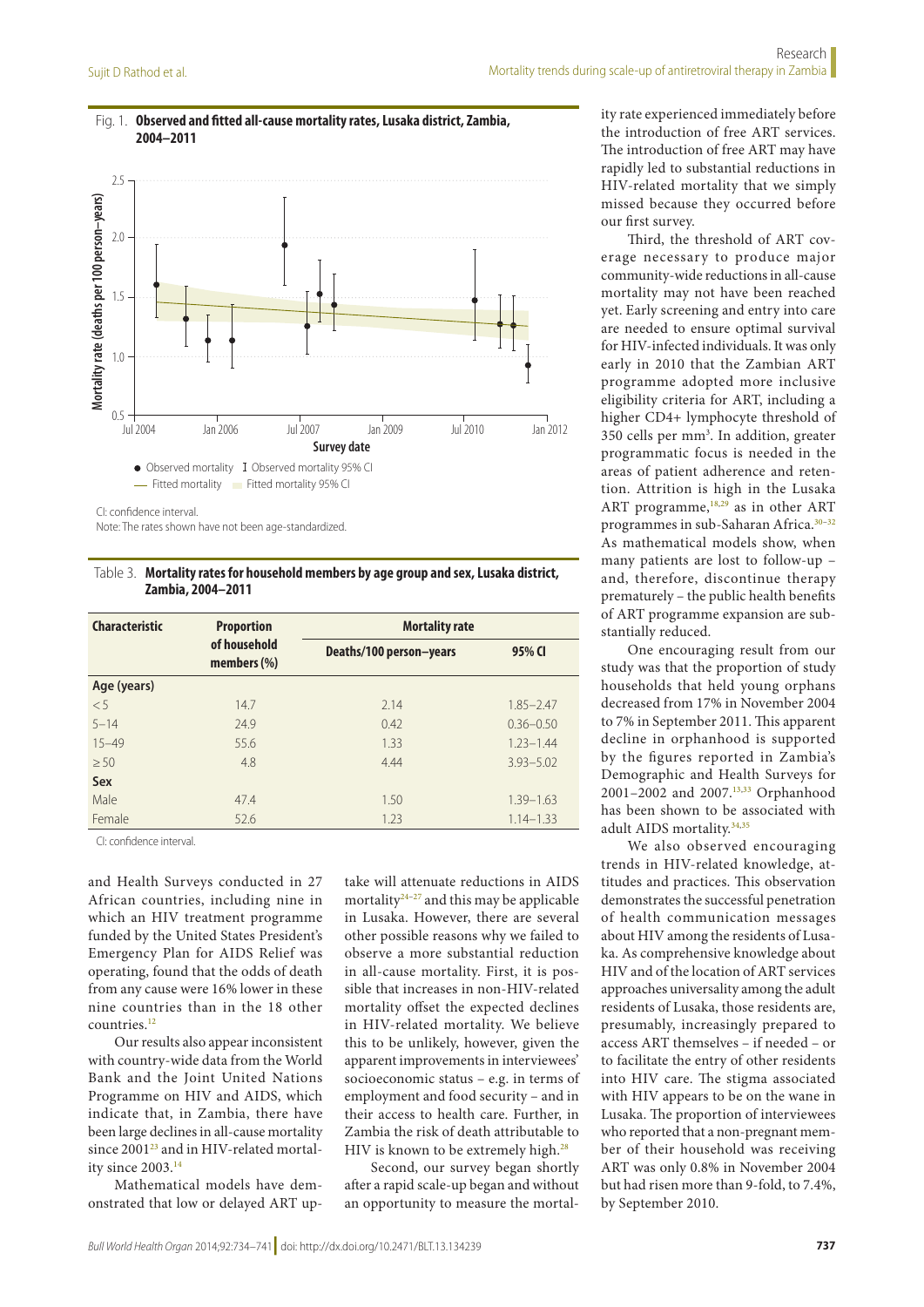<span id="page-4-0"></span>



**+\*** Had an orphaned child in their household

 $\rightarrow$  Had a non-pregnant household member taking antiretroviral therapy

AIDS: acquired immunodeficiency syndrome; HIV: human immunodeficiency virus.

The strengths of our study include the use of a standardized questionnaire, the large sample size and a study period that extended beyond the first few years after ART scale-up. Our study also had some important limitations. First, the study relied on data reported by selfidentified heads of households and both the reporting and self-identification may be prone to bias. Any such bias is, however, likely to have been similar in each survey round and, reassuringly, the mean adult mortality that we recorded per 1000 person–years – 13.3 deaths – is similar to the corresponding values recorded in Zambia's Demographic and Health Surveys for 2001–2002 and 2007: 14.1 and 12.5 deaths, respectively. Second, we made no attempt to investigate those members of the study households who died more than 12 months before the interviews or those who left study households – and, possibly, died – in the 12 months before the interviews. HIV-related immigration into a community and HIV-related emigration out of a community – as described in South Africa<sup>36</sup> – can create unquantifiable bias in the estimation of mortality. Third, although HIV-related mortality

would have been a more useful primary outcome in our study, we were unable to collect information regarding the cause or circumstances surrounding each death of interest. Fourth, although only 9% of the heads of households included in the initial selections of households for each survey round refused to participate in the study, such a level of non-participation could have been sufficient to alter our main findings – if the non-participating households had been systematically different from the participating households in terms of our primary and secondary outcomes. Finally, our sampling frame was based on the most recent and available census data for Lusaka, which were collected in 2000. These data do not necessarily reflect a population that has been highly dynamic and growing since the year 2000.

In conclusion, despite encouraging increases in comprehensive HIV knowledge and improved HIV-related attitudes and practices, the expansion of ART services in Lusaka between 2004 and 2011 coincided with only a modest reduction in all-cause mortality. While this finding was unexpected, it emphasizes several critical factors for improving the population-level impact of ART. Further expansion of coverage with ART services requires close monitoring and investment, particularly for patients who qualify for HIV treatment but have not yet become ill. Greater coverage needs to be accompanied by a more systematic application of effective measures to increase patient adherence and retention. Monitoring population-level outcomes – using resource-appropriate methods such as the one described here – should be implemented, to provide ongoing feedback on programme performance. Finally, investments in ART programmes – and, more broadly, in health-systems – must continue. In settings such as Lusaka, which have clearly benefited from successful education and outreach programmes, a realignment of the ART programme's priorities may be needed to ensure maximal public health benefit. ■

#### **Acknowledgements**

We thank all of the survey enumeration teams and respondents, Charles Holmes of the Centre for Infectious Disease Research in Zambia, Tom Piazza of the University of California-Berkeley and the Zambian Ministry of Health.

**Funding:** This study was supported by a multi-country grant to the Elizabeth Glaser Pediatric AIDS Foundation from the United States Centers for Disease Control and Prevention (cooperative agreement U62/CCU12354) through the United States President's Emergency Plan for AIDS Relief. Additional investigator salary or trainee support was provided by the National Institutes of Health (grants K01-TW06670, K23-AI01411, P30- AI027767 and D43-TW001035), a Doris Duke Clinical Scientist Development Award (2007061), and the National Institutes of Health Fogarty International Center – via the International Clinical Research Fellows Program at Vanderbilt University (R24 TW007988) and the American Relief and Recovery Act.

**Competing interests:** None declared.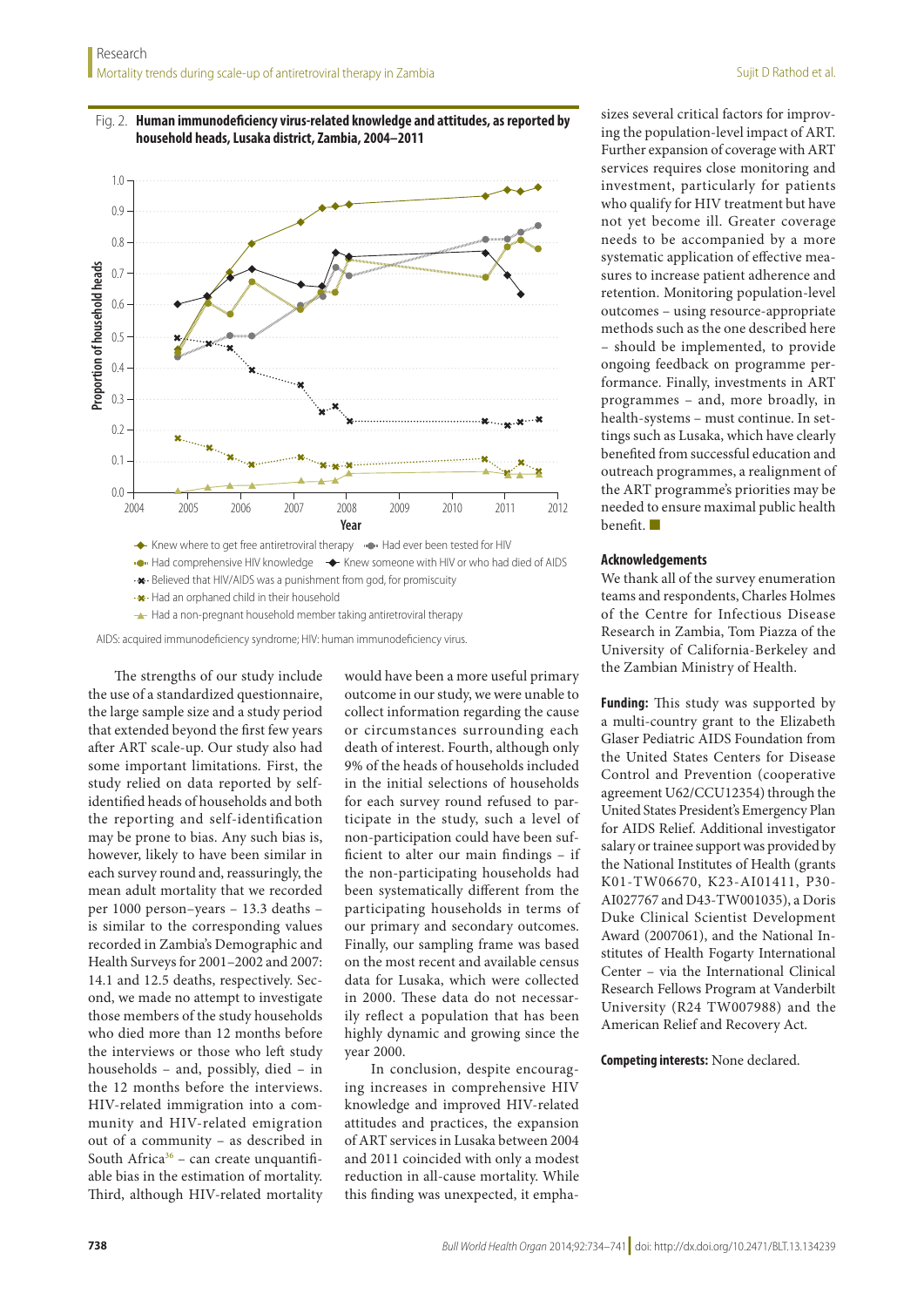**ملخص االجتاهات يف الوفيات النامجة عن مجيع األسباب أثناء زيادة حجم أحد برامج العالج بمضادات الفريوسات القهقرية: دراسة متعددة القطاعات يف لوساكا، بزامبيا الغرض** تتبع االجتاهات يف الوفيات النامجة عن مجيع األسباب يف لوساكا، بزامبيا أثناء زيادة حجم الربنامج الوطني للعالج بمضادات الفريوسات القهقرية )ART). ا**لطريقة** قمنا بين تشرين الثاني/نوفمبر 2004 وأيلول/سبتمبر 2011 بإجراء 12 جولة مسح كجزء من دراسة متعددة القطاعات يف لوساكا، حيث تم أخذ عينات مستقلة يف كل جولة. وطلبنا في كل ميح من أرباب 3600 أسرة بيان عدد الوفيات في أسرهم خلال الاثني عشر شهراً الماضية وعدد اليتامى الأقل من 16 سنة في أسر هم وتحرينا معرفة أرباب الأسر واتجاهاتهم وممارساتهم ذات الصلة بفيروس العوز المناعي البشري (HIV). **النتائج** تراوح عدد الوفيات التي قمنا بتسجيلها - لكل 100 شخص في السنة – في كل مسح من 0.92 (فاصل الثقة 95 ٪، فاصل الثقة: 0.78 - 1.09( يف أيلول/سبتمرب 2011 إىل 1.94 )فاصل الثقة 95 ،% فاصل الثقة: 1.60 - 2.35( يف آذار/مارس .2007 وتوصلنا إىل وجود انخفاض متواضع فقط يف معدل الوفيات كل سنة (نسبة معدل الوفيات: 0.98؛ فاصل الثقة 95 ٪، فاصل الثقة: 0.95 - ،1.00 االحتامل = 0.093(. وانخفضت نسبة الأسر التي تضم أيتاماً دون سن 16 سنة من 17 ٪ في عام 2004 إلى 7 ٪ في عام 2011. وازدادت تدريجيا نسب المجيبين الذين خضعوا لأختبار فىروس العوز المناعي البشري وكانت لديهم معرفة شاملة بفيروس العوز المناعي البشري ومعرفة بأماكن احلصول عىل العالج املجاين بمضادات الفريوسات القهقرية وقاموا بالإبلاغ عن تلقي أحد أفراد الأسرة من النساء غير الحوامل العالج بمضادات الفريوسات القهقرية. **االستنتاج** مل يرتبط توسع خدمات العالج بمضادات الفريوسات القهقرية يف لوساكا بانخفاض يف الوفيات النامجة عن مجيع الأسباب. وقد يتعين زيادة التغطية وامتثال المرضي والإبقاء عليهم إذا كانت هناك رغبة يف حتقيق أثر قوي ومستمر للعالج بمضادات الفريوسات القهقرية عىل صعيد السكان يف لوساكا.

## 摘要

扩大抗逆转录病毒治疗项目过程中的全因死亡率趋势 :赞比亚卢萨卡横断面研究

目的 跟踪在扩大抗逆转录病毒治疗国家计划(ART) 中赞比亚卢萨卡的全因死亡率的趋势。

方法 在 2004 年 11 月至 2011 年 9 月之间,作为卢萨卡 横断面研究的组成部分,我们进行了12轮的调查,每 一轮均独立抽样。我们在每次调查中询问了 3600 户家 庭负责人其家庭在最近 12 个月中的死亡人数、家庭中 16 岁以下孤儿人数并调查负责人艾滋病 (HIV) 的相 关知识、态度和实践。

结果 我们在每个调查中记录的死亡数(每 100 人年) 在 2011 年 9 月的 0.92(95% 置信区间,CI :0.78-1.09) 到 2007 年 3 月 的 1.94(95% CI :1.60-2.35) 的 范 围。

我们发现每年死亡率仅有略微降低(死亡率比 :0.98 ; 95% CI :0.95-1.00 ;P=0.093)。有 16 岁以下孤儿的家 庭比例从 2004 年的 17% 下降到 2011 年的 7%。受访者 曾经进行过艾滋病毒检测、具有艾滋病的综合知识、 知道在何处接受免费 ART 治疗并报告非妊娠家庭成员 正在接受 ART 治疗的比例逐渐增加。

结论 卢萨卡 ART 服务扩张与全因死亡率降低无关联。 如果要使 ART 治疗对卢萨卡人口水平保持强大持久的 影响,可能必须提高覆盖率、病人依循性和保持情况。

#### **Résumé**

## **Tendances dans la mortalité toutes causes confondues au cours du développement d'un programme de traitement antirétroviral: une étude transversale à Lusaka, en Zambie**

**Objectif** Suivre les tendances dans la mortalité toutes causes confondues à Lusaka, en Zambie, au cours du développement du programme national de traitement antirétroviral (TAR).

**Méthodes** Entre novembre 2004 et septembre 2011, nous avons mené 12 cycles d'études dans le cadre d'une étude transversale à Lusaka, avec un échantillonnage indépendant à chaque cycle. Dans chaque étude, nous avons demandé aux chefs de famille de 3600 ménages de déclarer le nombre de décès qui avaient eu lieu dans leur famille au cours des 12 derniers mois et le nombre d'orphelins âgés de moins de 16 ans dans leur famille, et nous avons examiné les connaissances, les attitudes et les pratiques liées au virus de l'immunodéficience humaine (VIH) des chefs de famille.

**Résultats** Le nombre de décès que nous avons enregistrés – pour 100 personnes par an – dans chaque étude est compris entre 0,92 (intervalle de confiance de 95%, IC: 0,78–1,09) en septembre 2011 et

1,94 (IC de 95%: 1,60–2,35) en mars 2007. Nous avons constaté que la mortalité ne diminuait que modestement chaque année (rapport du taux de mortalité: 0,98; IC de 95%: 0,95–1,00; *P*=0,093). Le pourcentage des ménages avec des orphelins de moins de 16 ans a diminué de 17% en 2004 à 7% en 2011. Le pourcentage des répondants qui avaient déjà été dépistés pour le VIH, qui avaient une connaissance approfondie du VIH, qui savaient où obtenir un TAR gratuit et qui avaient déclaré qu'une femme non enceinte du ménage bénéficiait d'un TAR, a progressivement augmenté.

**Conclusion** Le développement des services de TAR à Lusaka n'était pas associé à une réduction de la mortalité toutes causes confondues. La couverture, l'adhésion des patients et la rétention pourraient être toutes améliorées si le TAR devait avoir un impact fort et durable au niveau de la population à Lusaka.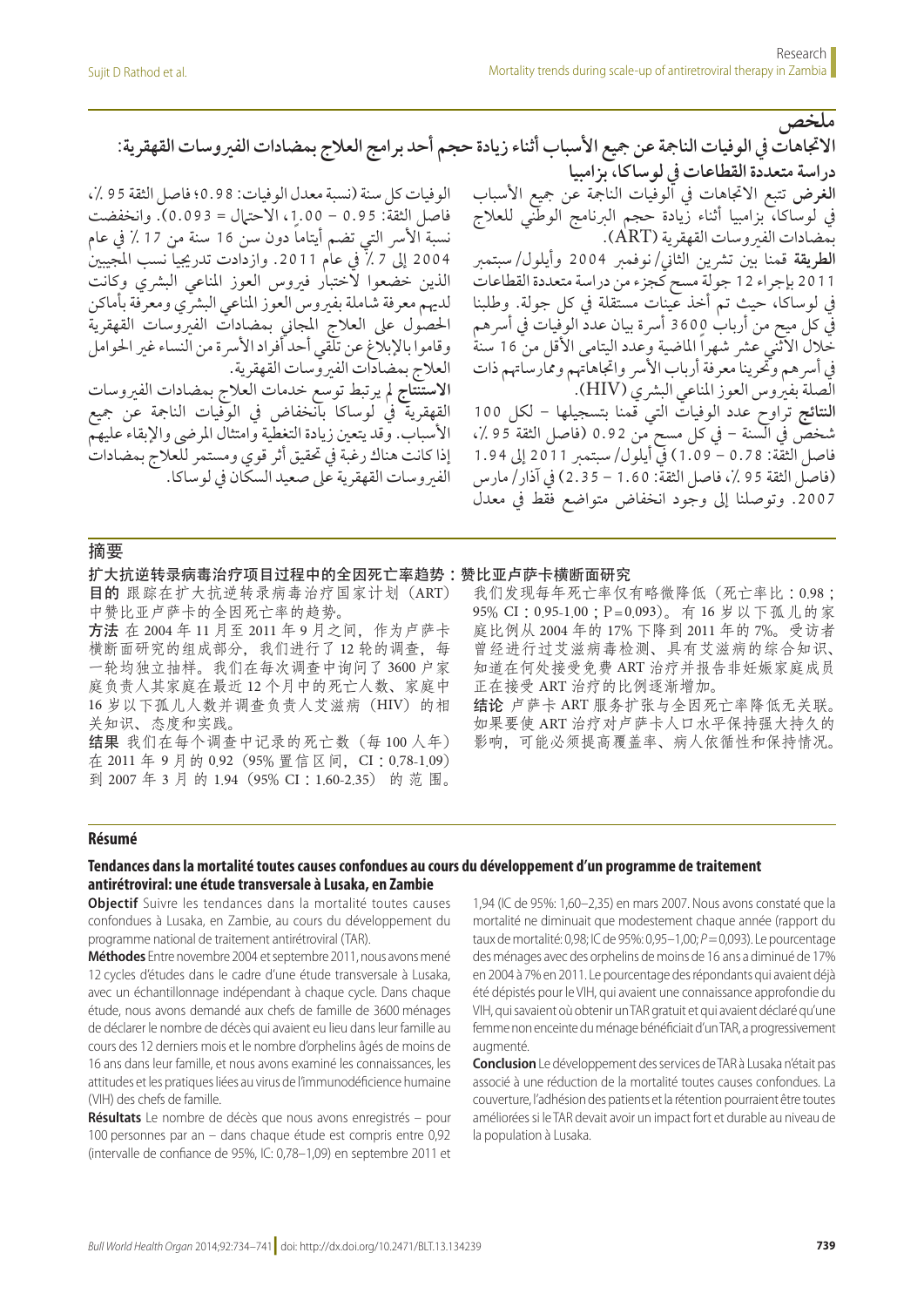### **Резюме**

# **Тенденции общей смертности при расширении масштабов программы антиретровирусной терапии: перекрестное исследование в Лусаке, Замбия**

**Цель** Проследить тенденции общей смертности в Лусаке, Замбия, при расширении масштабов национальной программы антиретровирусной терапии (АРТ).

**Методы** В период с ноября 2004 года по сентябрь 2011 года были проведены 12 раундов опросов в рамках перекрестного исследования в Лусаке с независимыми выборками в каждом раунде. В ходе каждого опроса от глав 3600 домохозяйств требовалось сообщить число смертей в течение предыдущих 12 месяцев и число сирот в возрасте до 16 лет в своих домохозяйствах, а также было проведено исследование знаний, отношения и практик глав домохозяйств, связанных с вирусом иммунодефицита человека (ВИЧ).

**Результаты** Число зарегистрированных смертей на 100 человеко-лет в каждом опросе варьировалось от 0,92 (95% й доверительный интервал, ДИ: 0,78–1,09) в сентябре 2011 года до 1,94 (95% ДИ: 1,60–2,35) в марте 2007 года. Было обнаружено, что смертность снижалась каждый год лишь незначительно (коэффициент смертности: 0,98; 95% ДИ: 0,95–1,00; *P* = 0,093). Доля домохозяйств с сиротами в возрасте до 16 лет снизилась с 17% в 2004 году до 7% в 2011 году. Постепенно увеличивалась доля респондентов, которые когда-либо проходили тест на ВИЧ, обладали всесторонними знаниями о ВИЧ, знали, где получить бесплатную АРТ, и сообщили, что небеременные члены домохозяйств получали АРТ.

**Вывод** Расширение услуг по АРТ в Лусаке не было связано со снижением общей смертности. Такие показатели, как охват, соблюдение пациентами указаний и уровень удержания пациентов, могут увеличиться, если АРТ окажет устойчивое и продолжительное воздействие на уровень популяции в Лусаке.

#### **Resumen**

## **Las tendencias en la mortalidad general durante la ampliación de un programa de terapia antirretroviral: un estudio transversal en Lusaka (Zambia)**

**Objetivo** Seguir las tendencias de la mortalidad general en Lusaka (Zambia) durante la ampliación de un programa nacional de una terapia antirretroviral (TARV).

**Métodos** Como parte de un estudio transversal, realizamos 12 encuestas con un muestreo independiente en cada una de ellas entre noviembre de 2004 y septiembre de 2011 en Lusaka. En cada encuesta, se solicitó a los cabezas de familia de 3600 hogares que indicaran el número de muertes en los últimos 12 meses y el número de huérfanos menores de 16 años en sus hogares y se investigaron los conocimientos, actitudes y prácticas de los cabezas de familia en relación con virus de la inmunodeficiencia humana (VIH).

**Resultados** El número de muertes registradas – por 100 personas al año – en cada encuesta varió de 0,92 (intervalo de confianza del 95%, IC: 0,78–1,09) en septiembre de 2011 a 1,94 (IC del 95%: 1,60–2,35) en marzo de 2007. Descubrimos que la mortalidad solo se redujo ligeramente cada año (razón del índice de mortalidad: 0,98; IC del 95%: 0,95–1,00; P=0,093). La proporción de hogares con huérfanos menores de 16 años disminuyó del 17% en 2004 al 7% en 2011. La proporción de los encuestados que nunca se había sometido a las pruebas del VIH, que tenía un conocimiento amplio sobre el VIH, que sabía dónde obtener tratamiento antirretroviral gratuito y que informó de que un miembro no embarazado del hogar recibía TARV aumentó gradualmente.

**Conclusión** La expansión de los servicios de TARV en Lusaka no estuvo asociada a una reducción en la mortalidad general. Si se pretende que la TARV tenga un efecto importante y duradero en el nivel de población de Lusaka, es posible que sea necesario reforzar la cobertura, la adherencia y la retención de los pacientes.

#### **References**

- <span id="page-6-0"></span>1. van Sighem AI, Gras LA, Reiss P, Brinkman K, de Wolf F; ATHENA national observational cohort study. Life expectancy of recently diagnosed asymptomatic HIV-infected patients approaches that of uninfected individuals. AIDS. 2010;24(10):1527–35. doi: http://dx.doi.org/10.1097/ QAD.0b013e32833a3946 PMID: 20467289
- <span id="page-6-1"></span>Zwahlen M, Harris R, May M, Hogg R, Costagliola D, de Wolf F, et al. Antiretroviral Therapy Cohort Collaboration. Mortality of HIV-infected patients starting potent antiretroviral therapy: comparison with the general population in nine industrialized countries. Int J Epidemiol. 2009;38(6):1624– 33. doi: http://dx.doi.org/10.1093/ije/dyp306 PMID: 19820106
- <span id="page-6-2"></span>3. Antiretroviral therapy for HIV infection in adults and adolescents: recommendations for a public health approach. 2010 revision. Geneva: World Health Organization; 2010. Available from: http://whqlibdoc.who.int/ publications/2010/9789241599764\_eng.pdf [cited 2014 May 27].
- <span id="page-6-3"></span>4. Blacker J. The impact of AIDS on adult mortality: evidence from national and regional statistics. AIDS. 2004;18 Suppl 2:S19–26. doi: http://dx.doi. org/10.1097/00002030-200406002-00003 PMID: 15319740
- <span id="page-6-4"></span>5. Timaeus IM, Jasseh M. Adult mortality in sub-Saharan Africa: evidence from Demographic and Health Surveys. Demography. 2004;41(4):757–72. doi: http://dx.doi.org/10.1353/dem.2004.0037 PMID: 15622953
- <span id="page-6-5"></span>Herbst AJ, Cooke GS, Bärnighausen T, KanyKany A, Tanser F, Newell ML. Adult mortality and antiretroviral treatment roll-out in rural KwaZulu-Natal, South Africa. Bull World Health Organ. 2009;87(10):754–62. doi: http:// dx.doi.org/10.2471/BLT.08.058982 PMID: 19876542
- <span id="page-6-6"></span>7. Ndirangu J, Newell ML, Tanser F, Herbst AJ, Bland R. Decline in early life mortality in a high HIV prevalence rural area of South Africa: evidence of HIV prevention or treatment impact? AIDS. 2010 20;24(4):593–602. doi: http:// dx.doi.org/10.1097/QAD.0b013e328335cff5 PMID: 20071975
- <span id="page-6-7"></span>8. Jahn A, Floyd S, Crampin AC, Mwaungulu F, Mvula H, Munthali F, et al. Population-level effect of HIV on adult mortality and early evidence of reversal after introduction of antiretroviral therapy in Malawi. Lancet. 2008;371(9624):1603–11. doi: http://dx.doi.org/10.1016/S0140- 6736(08)60693-5 PMID: 18468544
- <span id="page-6-8"></span>9. Floyd S, Molesworth A, Dube A, Banda E, Jahn A, Mwafulirwa C, et al. Population-level reduction in adult mortality after extension of free antiretroviral therapy provision into rural areas in northern Malawi. PLoS ONE. 2010;5(10):e13499. doi: http://dx.doi.org/10.1371/journal.pone.0013499 PMID: 20976068
- <span id="page-6-9"></span>10. Reniers G, Araya T, Davey G, Nagelkerke N, Berhane Y, Coutinho R, et al. Steep declines in population-level AIDS mortality following the introduction of antiretroviral therapy in Addis Ababa, Ethiopia. AIDS. 2009;23(4):511–8. doi: http://dx.doi.org/10.1097/QAD.0b013e32832403d0 PMID: 19169138
- <span id="page-6-10"></span>11. Mwagomba B, Zachariah R, Massaquoi M, Misindi D, Manzi M, Mandere BC, et al. Mortality reduction associated with HIV/AIDS care and antiretroviral treatment in rural Malawi: evidence from registers, coffin sales and funerals. PLoS ONE. 2010;5(5):e10452. doi: http://dx.doi.org/10.1371/journal. pone.0010452 PMID: 20454611